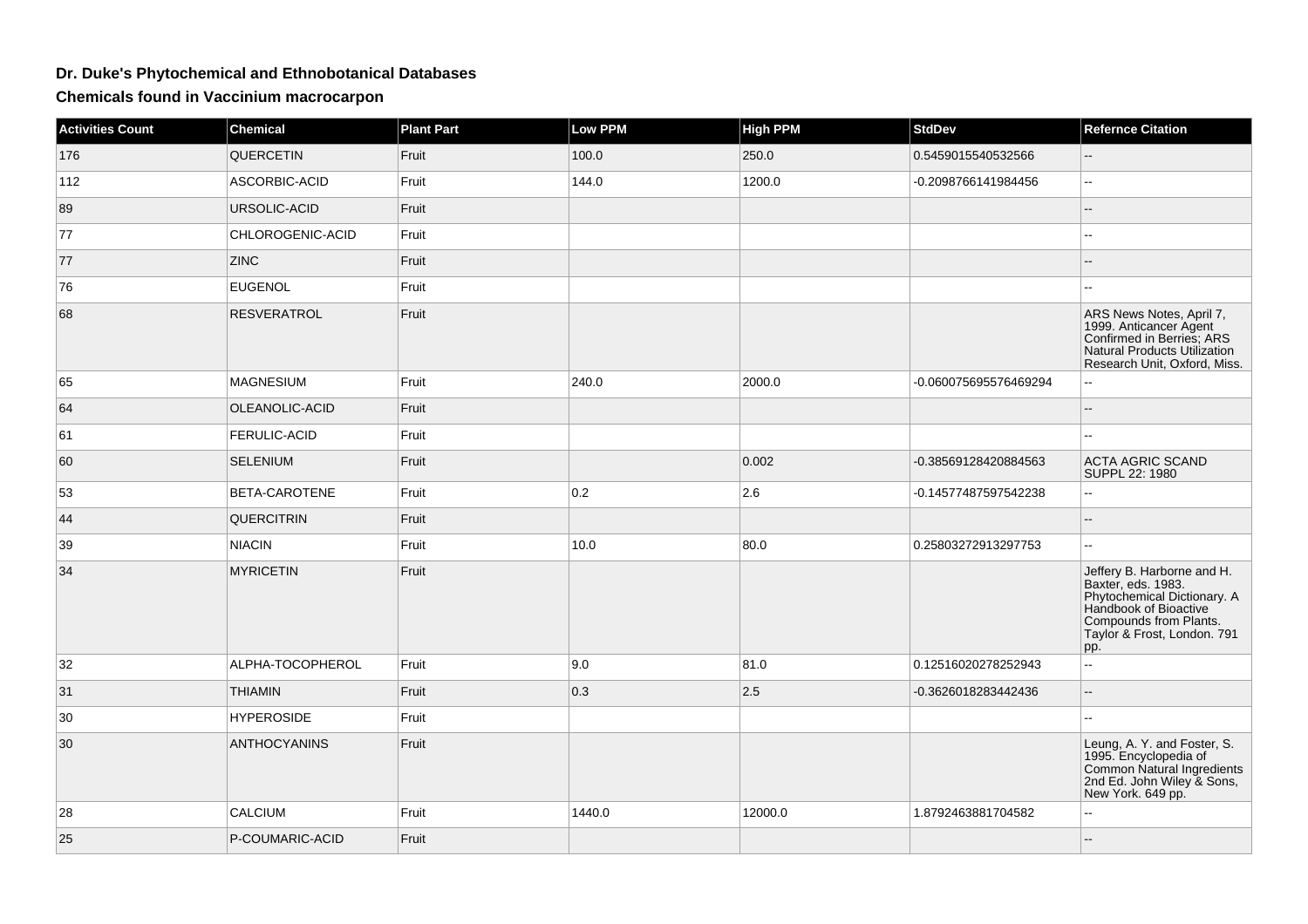| <b>Activities Count</b> | Chemical               | <b>Plant Part</b> | Low PPM | <b>High PPM</b> | <b>StdDev</b>        | <b>Refernce Citation</b>                                                                                                              |
|-------------------------|------------------------|-------------------|---------|-----------------|----------------------|---------------------------------------------------------------------------------------------------------------------------------------|
| 24                      | <b>PECTIN</b>          | Fruit             | 4800.0  | 40000.0         | -0.15534295636880713 | Ξ.                                                                                                                                    |
| 24                      | <b>CHROMIUM</b>        | Fruit             |         |                 |                      |                                                                                                                                       |
| 24                      | BENZALDEHYDE           | Fruit             |         |                 |                      | $\overline{a}$                                                                                                                        |
| 23                      | ALPHA-TERPINEOL        | Fruit             |         |                 |                      | Duke, J. A. Writeups or<br>information summaries on<br>approximately 2,000<br>economic plants, USDA,<br>ARS, Beltsville, MD 20705.    |
| 23                      | <b>CITRIC-ACID</b>     | Fruit             |         |                 |                      | Leung, A. Y. and Foster, S.<br>1995. Encyclopedia of<br>Common Natural Ingredients<br>2nd Ed. John Wiley & Sons,<br>New York. 649 pp. |
| 20                      | <b>BENZOIC-ACID</b>    | Fruit             |         | 124.0           | -0.45674318767718664 | --                                                                                                                                    |
| 17                      | <b>BENZYL-BENZOATE</b> | Fruit             |         |                 |                      | Duke, J. A. Writeups or<br>information summaries on<br>approximately 2,000<br>economic plants, USDA,<br>ARS, Beltsville, MD 20705.    |
| 15                      | <b>LUTEIN</b>          | Fruit             | 0.28    | 2.0             | -0.6619982620916077  | Ξ.                                                                                                                                    |
| 15                      | RIBOFLAVIN             | Fruit             | 0.2     | 1.9             | -0.6659082091213343  | L.                                                                                                                                    |
| 15                      | <b>FOLACIN</b>         | Fruit             | 0.1     | 0.2             | -0.7547576455042277  | USDA's Ag Handbook 8 and<br>sequelae)                                                                                                 |
| 15                      | FIBER                  | Fruit             | 12000.0 | 116000.0        | -0.24229467570829002 | L.                                                                                                                                    |
| 15                      | MALIC-ACID             | Fruit             |         |                 |                      | Duke, J. A. Writeups or<br>information summaries on<br>approximately 2,000<br>economic plants, USDA,<br>ARS, Beltsville, MD 20705.    |
| 14                      | <b>POTASSIUM</b>       | Fruit             | 250.0   | 6777.0          | -0.9855525790164796  | L.                                                                                                                                    |
| 14                      | <b>MANGANESE</b>       | Fruit             | 0.6     | 5.0             | -0.37056814220400325 |                                                                                                                                       |
| 14                      | SULFUR                 | Fruit             | 65.0    | 500.0           | -0.6365253352930811  | <b>ACTA AGRIC SCAND</b><br>SUPPL 22: 1980                                                                                             |
| 12                      | <b>COPPER</b>          | Fruit             | 0.5     | 4.7             | -0.6318936377533051  | USDA's Ag Handbook 8 and<br>sequelae)                                                                                                 |
| 11                      | PANTOTHENIC-ACID       | Fruit             | 2.2     | 16.0            | -0.13423488366094238 | USDA's Ag Handbook 8 and<br>sequelae)                                                                                                 |
| 9                       | BENZYL-ALCOHOL         | Fruit             |         |                 |                      | L.                                                                                                                                    |
| 9                       | OXALIC-ACID            | Fruit             |         |                 |                      | Duke, J. A. Writeups or<br>information summaries on<br>approximately 2,000<br>economic plants, USDA,<br>ARS, Beltsville, MD 20705.    |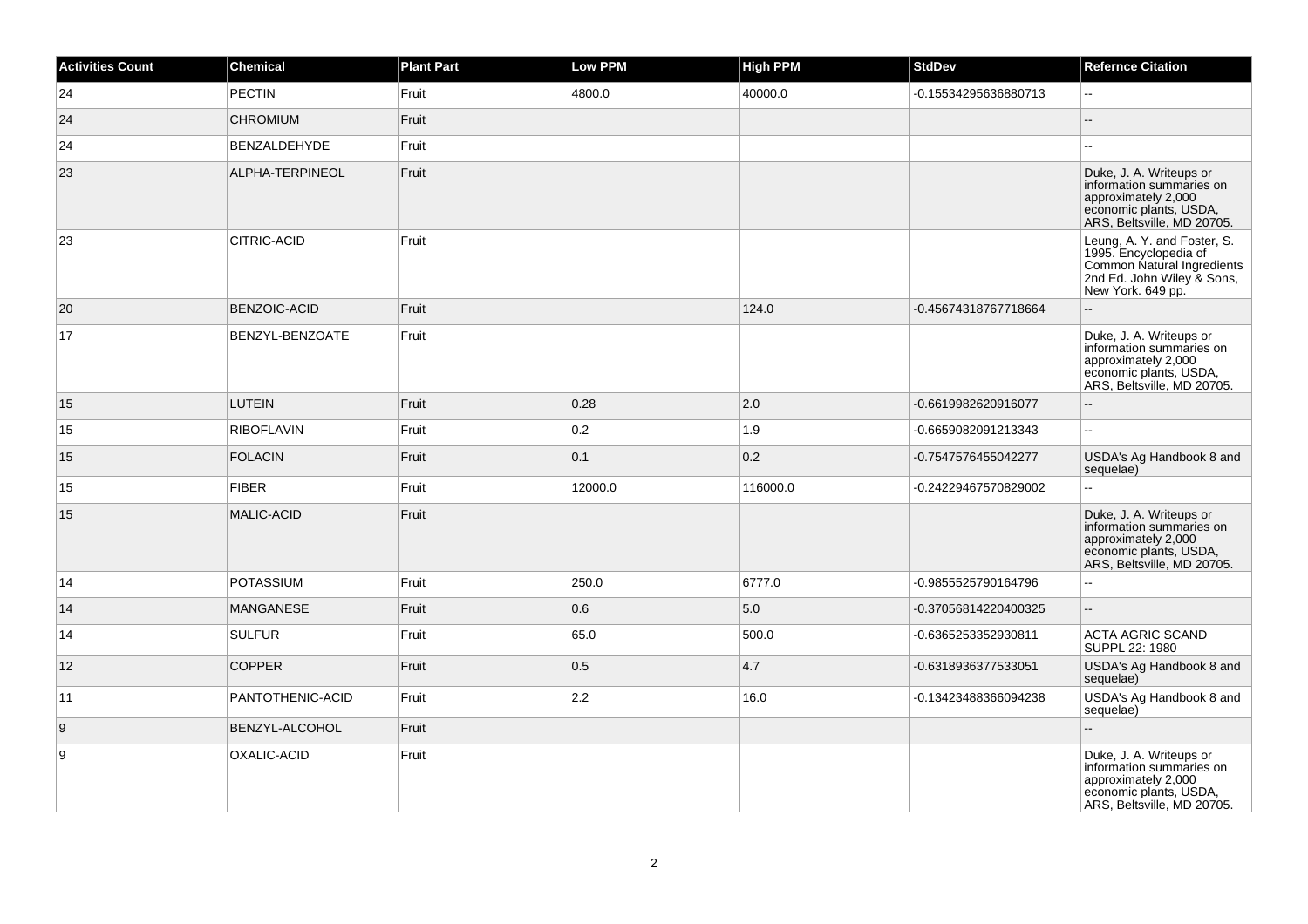| <b>Activities Count</b> | <b>Chemical</b>                          | <b>Plant Part</b> | <b>Low PPM</b> | <b>High PPM</b> | <b>StdDev</b>        | <b>Refernce Citation</b>                                                                                                              |
|-------------------------|------------------------------------------|-------------------|----------------|-----------------|----------------------|---------------------------------------------------------------------------------------------------------------------------------------|
| $\overline{7}$          | <b>ANISALDEHYDE</b>                      | Fruit             |                |                 |                      | --                                                                                                                                    |
| $\overline{7}$          | ALPHA-CAROTENE                           | Fruit             |                |                 |                      |                                                                                                                                       |
| 6                       | <b>IRON</b>                              | Fruit             | 1.0            | 8.0             | -0.49575433892938076 | $\overline{\phantom{a}}$                                                                                                              |
| 5                       | PHYLLOQUINONE                            | Fruit             |                | 0.02            | -0.2298717692811047  | $\sim$                                                                                                                                |
| $\sqrt{5}$              | <b>ALUMINUM</b>                          | Fruit             | 2.0            | 15.0            | -0.21915758507532193 | <b>ACTA AGRIC SCAND</b><br>SUPPL 22: 1980                                                                                             |
| $\overline{4}$          | <b>SILICON</b>                           | Fruit             | 0.5            | 4.0             | -0.5954470276467737  | Ξ.                                                                                                                                    |
| $\vert$ 4               | PARASORBIC-ACID                          | Shoot             |                | 84.0            |                      |                                                                                                                                       |
| $\overline{4}$          | GLUCURONIC-ACID                          | Fruit             |                |                 |                      | Leung, A. Y. and Foster, S.<br>1995. Encyclopedia of<br>Common Natural Ingredients<br>2nd Ed. John Wiley & Sons,<br>New York. 649 pp. |
| $\vert$ 4               | <b>PHOSPHORUS</b>                        | Fruit             | 924.0          | 7700.0          | 1.3619708354287114   | --                                                                                                                                    |
| $\vert$ 4               | <b>BORON</b>                             | Fruit             | 1.0            | 8.0             | -0.6428352237966085  | <b>ACTA AGRIC SCAND</b><br>SUPPL 22: 1980                                                                                             |
| 3                       | <b>NICKEL</b>                            | Fruit             | 0.05           | 0.38            | -0.6638953685502524  | <b>ACTA AGRIC SCAND</b><br>SUPPL 22: 1980                                                                                             |
| 3                       | CADMIUM                                  | Fruit             | 0.03           | 0.23            | 0.03232819552729535  | <b>ACTA AGRIC SCAND</b><br>SUPPL 22: 1980                                                                                             |
| $ 2\rangle$             | PARASORBIC-ACID-<br><b>GLUCOSIDE</b>     | Leaf              |                |                 |                      |                                                                                                                                       |
| $\overline{2}$          | <b>COBALT</b>                            | Fruit             |                |                 |                      |                                                                                                                                       |
| $\overline{2}$          | <b>HIPPURIC-ACID</b>                     | Fruit             |                |                 |                      | Leung, A. Y. and Foster, S.<br>1995. Encyclopedia of<br>Common Natural Ingredients<br>2nd Ed. John Wiley & Sons,<br>New York. 649 pp. |
| $\overline{2}$          | MOLYBDENUM                               | Fruit             | 0.1            | 0.7             | -0.34494453431041505 | <b>ACTA AGRIC SCAND</b><br>SUPPL 22: 1980                                                                                             |
| $\mathbf{1}$            | SODIUM                                   | Fruit             | 48.0           | 400.0           | -0.14601923568808575 |                                                                                                                                       |
| $\mathbf{1}$            | QUINIC-ACID                              | Fruit             | 5000.0         | 9000.0          | 0.09583759703655248  | Щ,                                                                                                                                    |
| $\vert$ 1               | <b>CATECHINS</b>                         | Fruit             |                |                 |                      | Abstract (See species file)                                                                                                           |
| $\overline{1}$          | <b>MERCURY</b>                           | Fruit             | 0.001          | 0.007           | -0.5062779328438466  | <b>ACTA AGRIC SCAND</b><br>SUPPL 22: 1980                                                                                             |
| $\overline{1}$          | PEONIDIN-3-O-BETA-D-<br><b>GLUCOSIDE</b> | Fruit             |                |                 |                      | $-$                                                                                                                                   |
| $\overline{0}$          | CYANIDIN-3-GALACTOSIDE   Fruit           |                   |                |                 |                      |                                                                                                                                       |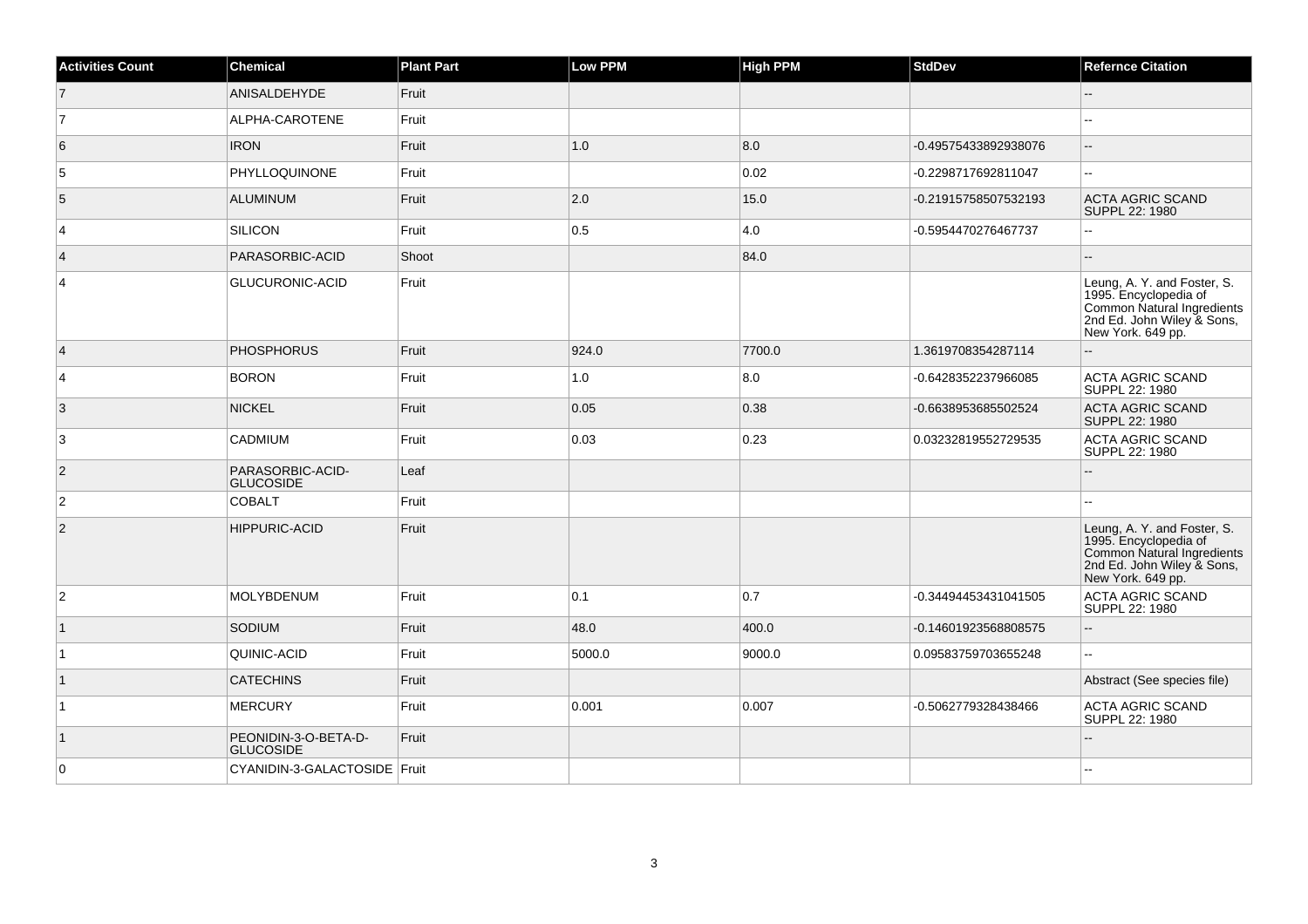| <b>Activities Count</b> | <b>Chemical</b>                                                   | <b>Plant Part</b> | <b>Low PPM</b> | <b>High PPM</b> | <b>StdDev</b>       | <b>Refernce Citation</b>                                                                                                              |
|-------------------------|-------------------------------------------------------------------|-------------------|----------------|-----------------|---------------------|---------------------------------------------------------------------------------------------------------------------------------------|
| $\overline{0}$          | <b>TRITERPENOIDS</b>                                              | Fruit             |                |                 |                     | Leung, A. Y. and Foster, S.<br>1995. Encyclopedia of<br>Common Natural Ingredients<br>2nd Ed. John Wiley & Sons,<br>New York. 649 pp. |
| $\overline{0}$          | <b>SUGARS</b>                                                     | Fruit             | 14400.0        | 120000.0        | -0.388868598447453  | $-$                                                                                                                                   |
| $\overline{0}$          | PEONIDIN-3-ARABINOSIDE                                            | Fruit             |                |                 |                     | $\sim$                                                                                                                                |
| $\overline{0}$          | 4-O-BETA-GLUCOSYL-<br>CAFFEOYL-BETA-<br><b>GLUCOSE</b>            | Fruit             |                |                 |                     | $\overline{a}$                                                                                                                        |
| $\overline{0}$          | CYANIDIN-3-ARABINOSIDE   Fruit                                    |                   |                |                 |                     |                                                                                                                                       |
| $\overline{0}$          | 3-4-BETA-O-DI-GLUCOSYL- Fruit<br>CAFFEOYL-BETA-<br><b>GLUCOSE</b> |                   |                |                 |                     | $\sim$                                                                                                                                |
| $\overline{0}$          | 2-METHYL-BUTYRIC-ACID                                             | Fruit             |                |                 |                     | Duke, J. A. Writeups or<br>information summaries on<br>approximately 2,000<br>economic plants, USDA,<br>ARS, Beltsville, MD 20705.    |
| $\overline{0}$          | <b>RUBIDIUM</b>                                                   | Fruit             | 0.5            | 3.5             | -1.1692480853928218 | <b>ACTA AGRIC SCAND</b><br>SUPPL 22: 1980                                                                                             |
| $\overline{0}$          | <b>OXYCOCCRIYANINE</b>                                            | Fruit             |                |                 |                     | Duke, J. A. Writeups or<br>information summaries on<br>approximately 2,000<br>economic plants, USDA,<br>ARS, Beltsville, MD 20705.    |
| $\overline{0}$          | 1-O-BENZOYL-BETA-D-<br><b>GLUCOSIDE</b>                           | Fruit             |                | 112.0           |                     |                                                                                                                                       |
| $\overline{0}$          | <b>LEAD</b>                                                       | Fruit             | 0.2            | 2.0             | -0.3720390542711243 | <b>ACTA AGRIC SCAND</b><br>SUPPL 22: 1980                                                                                             |
| $\overline{0}$          | <b>LEPTOSINE</b>                                                  | Fruit             |                |                 |                     | Leung, A. Y. and Foster, S.<br>1995. Encyclopedia of<br>Common Natural Ingredients<br>2nd Ed. John Wiley & Sons,<br>New York. 649 pp. |
| $\overline{0}$          | <b>GUM</b>                                                        | Fruit             | 6000.0         | 50000.0         | $-1.0$              | $\sim$                                                                                                                                |
| $\overline{0}$          | 6-O-BENZOYL-ALPHA-D-<br><b>GLUCOSE</b>                            | Fruit             |                | 17.0            |                     | $\overline{\phantom{a}}$                                                                                                              |
| $\overline{0}$          | <b>KILOCALORIES</b>                                               | Fruit             | 490.0          | 3800.0          | 0.21179742548842775 | $\sim$                                                                                                                                |
| $\overline{0}$          | MYRICETIN-3-<br><b>DIGALACTOSIDE</b>                              | Fruit             |                |                 |                     | $\overline{a}$                                                                                                                        |
| $\overline{0}$          | FIBER(DIETARY)                                                    | Fruit             |                | 450000.0        | 1.1764883191904458  |                                                                                                                                       |
| $\overline{0}$          | <b>NITROGEN</b>                                                   | Fruit             | 650.0          | 5000.0          | -0.6746940790935003 | <b>ACTA AGRIC SCAND</b><br>SUPPL 22: 1980                                                                                             |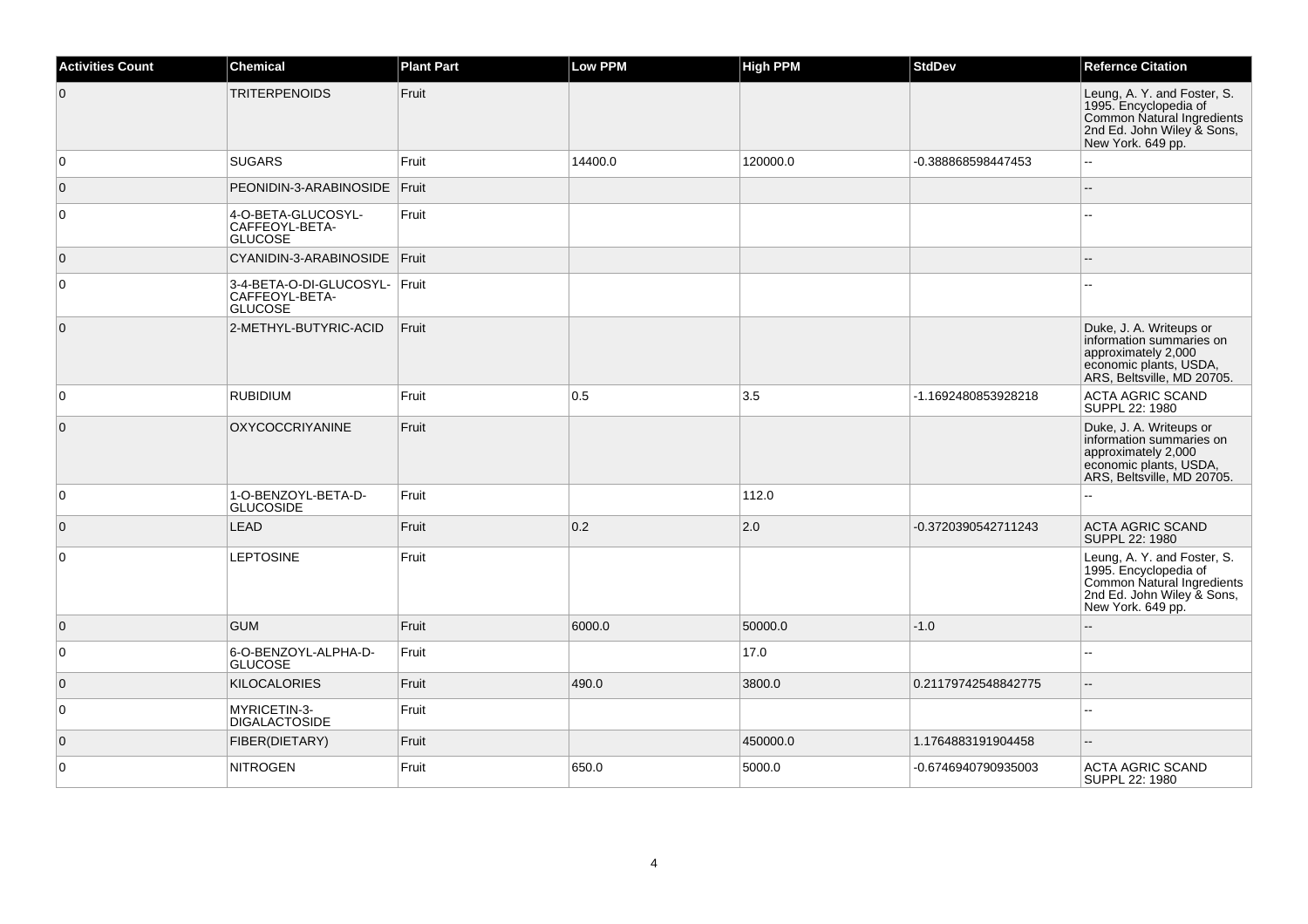| <b>Activities Count</b> | <b>Chemical</b>                                      | <b>Plant Part</b> | <b>Low PPM</b> | High PPM | <b>StdDev</b>        | <b>Refernce Citation</b>                                                                                                                                                 |
|-------------------------|------------------------------------------------------|-------------------|----------------|----------|----------------------|--------------------------------------------------------------------------------------------------------------------------------------------------------------------------|
| $\overline{0}$          | ABSCISIC-ACID                                        | Fruit             |                |          |                      | $\overline{\phantom{a}}$                                                                                                                                                 |
| 0                       | MYRICETIN-3-<br>ARABINOSIDE                          | Fruit             |                |          |                      |                                                                                                                                                                          |
| $\overline{0}$          | FIBER(CRUDE)                                         | Fruit             |                | 110000.0 | -0.39899258365430046 | $\overline{\phantom{a}}$                                                                                                                                                 |
| 0                       | <b>FOENICULIN</b>                                    | Fruit             |                |          |                      | Ξ.                                                                                                                                                                       |
| $\overline{0}$          | ASH                                                  | Fruit             | 4800.0         | 40000.0  | -0.4315138599096578  | $\overline{a}$                                                                                                                                                           |
| $\overline{0}$          | <b>PROTEIN</b>                                       | Fruit             | 9600.0         | 80000.0  | -0.3954407558898315  | $\overline{a}$                                                                                                                                                           |
| $\overline{0}$          | <b>VACCINIIN</b>                                     | Fruit             |                | 18.0     | $-1.0$               | $\overline{\phantom{a}}$                                                                                                                                                 |
| $\overline{0}$          | BETA-O-GLUCOSYL-<br>FERULOYL-BETA-<br><b>GLUCOSE</b> | Fruit             |                |          |                      |                                                                                                                                                                          |
| $\overline{0}$          | <b>WATER</b>                                         | Fruit             |                | 880000.0 | 0.475786939951751    | $\overline{\phantom{a}}$                                                                                                                                                 |
| 0                       | <b>CARBOHYDRATES</b>                                 | Fruit             | 100000.0       | 942050.0 | 0.851154816423145    | $\sim$                                                                                                                                                                   |
| $\overline{0}$          | CAFFEIC-ACID-4-<br><b>GLUCOSIDE</b>                  | Fruit             |                |          |                      | Jeffery B. Harborne and H.<br>Baxter, eds. 1983.<br>Phytochemical Dictionary. A<br>Handbook of Bioactive<br>Compounds from Plants.<br>Taylor & Frost, London. 791<br>pp. |
| 0                       | <b>ANTHOCYANOSIDES</b>                               | Fruit             |                |          |                      | $\sim$                                                                                                                                                                   |
| $\overline{0}$          | VIT-B-6                                              | Fruit             | 0.6            | 5.4      | -0.471669299127116   | USDA's Ag Handbook 8 and<br>sequelae)                                                                                                                                    |
| 0                       | <b>FAT</b>                                           | Fruit             | 2280.0         | 19000.0  | -0.49613161810423473 | $\ddotsc$                                                                                                                                                                |
| $\overline{0}$          | CAFFEIC-ACID-3-<br><b>GLUCOSIDE</b>                  | Fruit             |                |          |                      | Jeffery B. Harborne and H.<br>Baxter, eds. 1983.<br>Phytochemical Dictionary. A<br>Handbook of Bioactive<br>Compounds from Plants.<br>Taylor & Frost, London. 791<br>pp. |
| $\overline{0}$          | CYANIDIN-3,5-<br><b>DIGLUCOSIDE</b>                  | Fruit             |                |          |                      |                                                                                                                                                                          |
| $\overline{0}$          | SINAPOYL-BETA-GLUCOSE Fruit                          |                   |                |          |                      |                                                                                                                                                                          |
| 0                       | PEONIDIN-3-GLUCOSIDE                                 | Fruit             |                |          |                      | $-$                                                                                                                                                                      |
| $\overline{0}$          | CYANIDIN-3-GLUCOSIDE                                 | Fruit             |                |          |                      |                                                                                                                                                                          |